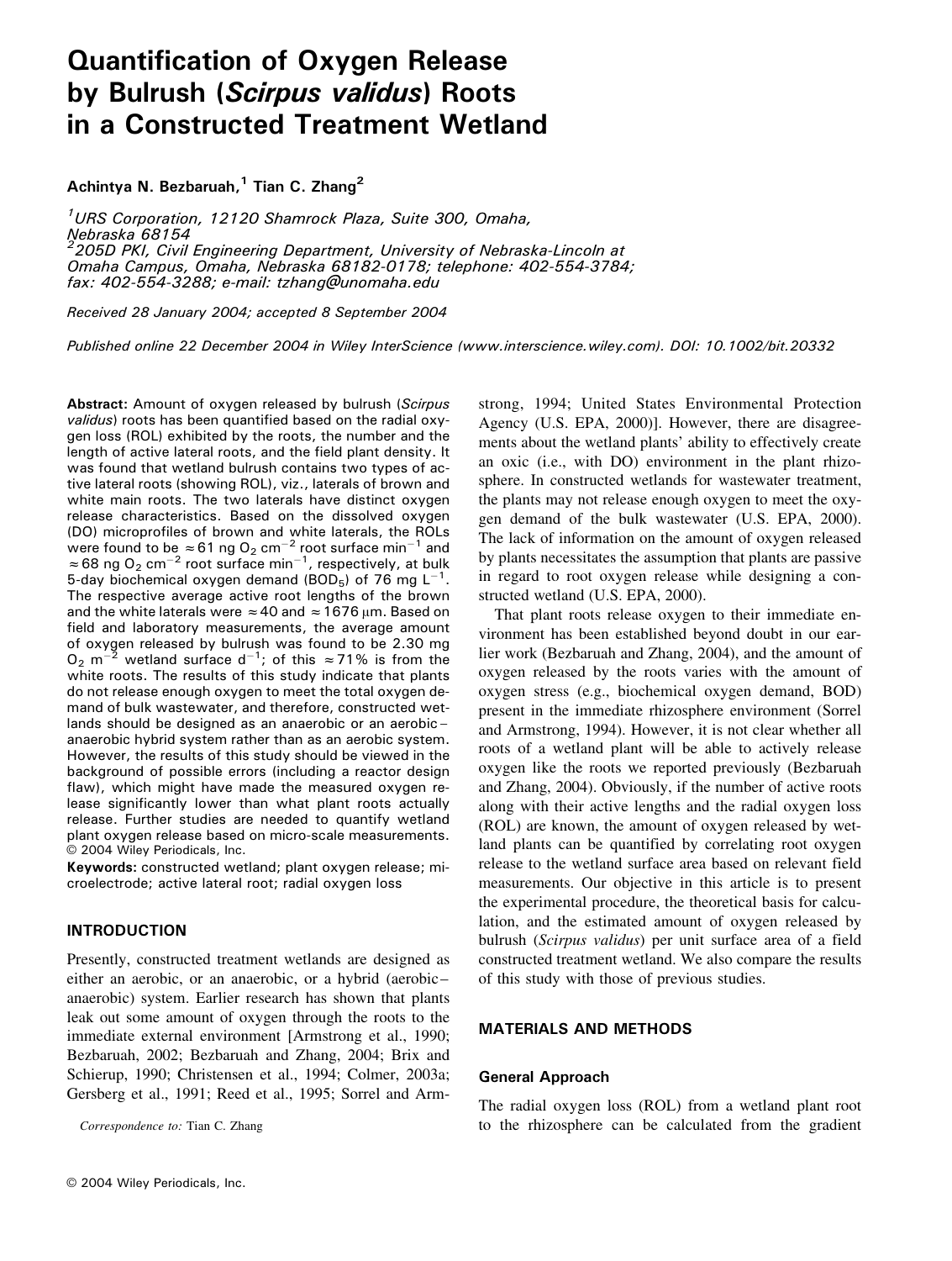of the oxygen microprofile using Eq. (1) (Armstrong et al., 2000).

Radial oxygen loss (ROL)

$$
=\frac{60D_w(C_s-C_r)}{r_s\ln(r_r/r_s)}\text{ g O}_2\text{ cm}^{-2}\text{ (of root surface) min}^{-1}\text{ (1)}
$$

where  $D_w$  is the oxygen diffusion coefficient in bulk wastewater ( $\approx 2.267 \times 10^{-5}$  cm<sup>2</sup> s<sup>-1</sup> for water at 23<sup>°</sup>C; Armstrong et al., 2000).  $C_s$  is the oxygen concentration at root surface (g cm<sup>-3</sup>) and  $C_r$  is the oxygen concentration at a small distance  $(r_r)$  where ROL is to be calculated (g cm<sup>-3</sup>).  $r_s$  is the radius of root (cm) and  $r_r$  is the distance from the center of the root to the point where ROL is to be calculated (cm).

The root surface area can be calculated based on the root diameter and the active (showing ROL) root length (root surface area,  $a = \pi \cdot$  root diameter  $\cdot$  active root length); the averages of both parameters can be found for a specific plant species. The number of roots associated with each shoot or each plant and the number of plants or shoots per unit wetland surface area can be measured in the field. Thus, plant oxygen release can be calculated as follows (Bezbaruah, 2002):

$$
ORWP = 1440 \cdot \pi \cdot (ROL) \cdot L_a \cdot d_r \cdot N_a \cdot N_r \cdot N_p \cdot f \quad (2)
$$

where ORWP is the  $O_2$  released by wetland plants [g  $O_2$ ]  $m^{-2}$  (wetland surface area) day<sup>-1</sup>]; *ROL* is the radial oxygen loss [g O<sub>2</sub> cm<sup>-2</sup> (root surface area) min<sup>-1</sup>];  $L_a$  is the average active root length (cm);  $d_r$  is the average root diameter (cm).  $N_a$  is the number of active roots per main root;  $N_r$  is the number of main roots per shoot;  $N_p$  is the number of shoots per unit wetland surface  $(m^{-2})$ .  $f$  is the fraction of the day time during which plant roots release  $O_2$  actively (= 0.5 based on a 12/12 h day/night cycle).

## Field Wetlands

Plants for the present experiment were collected from the Hanson Lakes subsurface flow constructed wetland in Sarpy County, Nebraska. The wetlands were designed to serve 350 households (1750 people) with a design flow of  $\approx$  400 m<sup>3</sup> per day. The raw wastewater contained BOD<sub>5</sub>  $\approx$  300 mg L<sup>-1</sup>, total nitrogen  $\approx$  40 mg L<sup>-1</sup>, and total suspended solids (TSS)  $\approx$  500 mg L<sup>-1</sup>. The treatment sequence for the system started with a primary sedimentation/ equalization tank, and then the wastewater was distributed equally into four individual biofilters. The effluent from each of these biofilters was then fed to one of the four cells of the Hanson Lakes constructed wetland.

The four wetland cells  $(50.3 \text{ m} \times 30.8 \text{ m} \times 0.45 \text{ m}$ , length  $\times$  width  $\times$  depth, each cell) had pea gravel and limestones as the media. Cattail (Typha spp.) was planted in the first 8.3 m (after the 1.8 m of the inlet zone) of the wetland, followed by an 8.3 m patch of bulrush (Scirpus validus). Reeds (Phragmites australis) occupied the rest of the wetland (i.e., 32 m). The plants had grown for two full growing seasons before samplings for the present study were started, and hence, the wetland could be considered as matured (Reed et al., 1995). During the sampling months, the average flow was  $\approx$  246 m<sup>3</sup> per day, and the HRT of each wetland cell was  $\approx$  4 days.

## Plants Used for Active Root Count

Due to the difficulties encountered in the field measurements, we counted plants' active roots and their lengths in the laboratory. To do so, bushes of bulrush (Scirpus validus) were collected from the field wetland with adequate care so as to ensure minimal damage to their roots. The gravel media attached to the roots was removed manually under slowly flowing tap water in the laboratory. Then, the bushes were individually planted in 25 cm plastic flower pots (commercially available in the market) filled with expanded clay balls (Hydroton, Germany). These pots were then placed in 51 cm  $\times$  41 cm  $\times$  13 cm plastic trays (Rubbermaid) with enough tap water to maintian hydroponic conditions. Measured amounts of nutrients (FloraGro, General Hydroponics, Sebastopol, CA; solution 1: NH<sub>4</sub>-N 0.25%, NO<sub>3</sub>-N 1.75%, P<sub>2</sub>O<sub>5</sub> 1.00%, K<sub>2</sub>O<sub>6</sub> 6.00%, Mg 0.5%; and *solution* 2: NH<sub>4</sub>-N 0.30% NO<sub>3</sub>-N 4.70%, K<sub>2</sub>O<sub>6</sub> 1.00%, Co 0.0005%, Fe 0.1%, Mn 0.05%, Mo 0.0008%; and solution 3:  $P_2O_5$  5.0%,  $K_2O_6$  4.0%, Mg 1.5%, S 1.0%) were added to the water. The water loss due to evaporation and/ or evapotranspiration was compensated daily by adding adequate amount of water. Artificial light sources (4, 120 W plant lights; General Electric, Cleveland, OH) were used with a timing device (12/12 h light/dark cycle) to stimulate photosynthesis.

During the first seven days, the water in the trays was aerated continuously with compressed air, and stopped thereafter. After a week without aeration, the tap water (with the aforementioned nutrients) in the trays was replaced with primary settled municipal wastewater (Bezbaruah and Zhang, 2004). The plants were allowed to grow in wastewater environment (without aeration) for at least another 5–6 weeks before they were transferred to another reactor (see below) for active root count. A 7–8 week period was felt necessary to give enough time to the plants to adapt to the new environment. It was assumed that plant roots damaged during the process of transfer from the field to the laboratory would recover during this period.

## Reactor, Microelectrodes, and Procedure for Active Root Count

In this study, a root (lateral or main root) was counted as active if it released a measurable concentration of oxygen, and the active root length was assumed to be the length over which there was a measurable oxygen concentration (i.e., > the detection limit, 0.05 mg  $L^{-1}$ , of the DO microelectrode) on the root surface. The active root length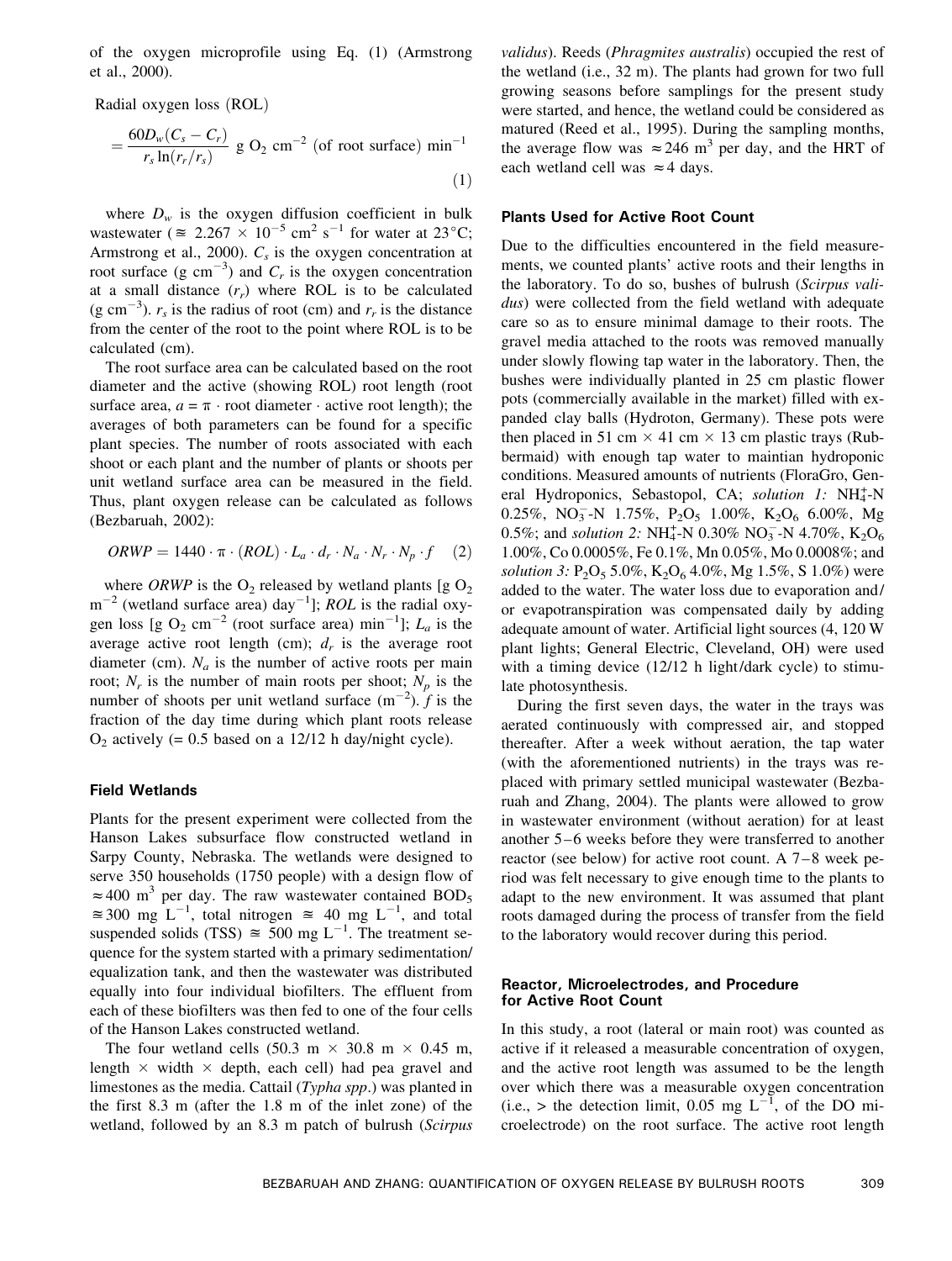of each lateral or main root was measured using oxygen and ORP microelectrodes. These microelectrodes were constructed and tested using methods described elsewhere (Bezbaruah, 2002; Bezbaruah and Zhang, 2004; Linsenmeier and Yancey, 1987; Revsbech, 1989; Revsbech et al., 1983, 1988). While the DO microprofiles of the lateral roots were used to determine the active root lengths, the ORP microprofiles were used just to verify the DO measurements. The DO microelectrodes had a noise level of  $\approx 0.1 \times 10^{-12}$  amperes, and the corresponding DO value was about 0.01 mg  $L^{-1}$ . Therefore, the detection limit of the DO microelectrode used in this study was  $\approx 0.05$  mg L<sup>-1</sup> (Bezbaruah, 2002; Zhang, 1994), this is 5 times higher than the average noise level (APHA et al., 1995).

A reactor shown in Figure 1 was constructed and used for active root count and for finding out the active root length. The reactor was made from a transparent plastic storage box (36 cm  $\times$  25 cm  $\times$  13 cm, Rubbermaid) with two removable acrylic plastic covers fitted with velcro tapes. The two covers were  $36 \text{ cm} \times 10 \text{ cm}$ . Once fitted there was a 5 cm  $\times$  36 cm opening in the middle of the reactor. This opening was necessary for microelectrode insertion and positioning. Small acrylic plates (each one 11 cm long and 1.3–2.5 cm wide) were used to cover the 5 cm wide central opening as and when necessary. Velcro tapes were again used to securely place the small plates. As shown in Figure 1, the reactor was so designed that both wastewater and nitrogen stream could be introduced continuously into the reactor. In addition, an artificial light source (1, 120 W plant lights; General Electric, Cleveland, OH) was used with a timing device (12/12 h light/dark cycle) to stimulate photosynthesis. The procedure for active root count and for finding out the active root length was as follows:

1. One bush of plants grown in one of the 25-cm flower pots was taken out by cutting the plastic pot and letting the clay balls collapse and move away from the roots.



Figure 1. Schematic of the reactor used for active root count. A 3D micromanipulator was used for microelectrode movement. The headspace above the wastewater was streamed with nitrogen gas to prevent diffusional oxygen transfer. A critical evaluation of the reactor design and its possible impact on results are presented in the discussion part of this article.

The clay balls ensured limited, if any, damage to the roots during this process. Then the plants with bare roots were transferred into the reactor placed in a Faraday cage where all measurements were done.

- 2. The plants were positioned on a specially fabricated acrylic plastic rack, and the stems (shoots) were secured with a stand fitted with a ring. It was ensured that all the roots were under wastewater. For the purpose of measurement, one individual main root (with adequate number of lateral roots) was isolated using a glass/metal rod and positioned on the rack. Care was taken to ensure the absence of other roots in the immediate vicinity (e.g., 1 cm).
- 3. Immediately after transferring the plants into the reactor, primary settled wastewater was continuously fed using a prismatic pump (Cole-Parmer). The wastewater depth in the reactor was maintained at 9 cm. The system had a hydraulic retention time (HRT) of  $\approx$  10 days with a feed rate of 0.795 L d<sup>-1</sup> at room temperature (23  $\pm$  2°C). Nitrogen gas was continuously streamed (at  $\approx$  50 kPa at the control gage) over the surface of the wastewater in the reactor during measurements to prevent or at least minimize atmospheric oxygen transfer into the wastewater. The small acrylic plates were then placed over the 5 cm central opening so that nitrogen, instead of air with oxygen, was accumulated in the headspace above the wastewater. Wastewater feeding and nitrogen gas streaming were started at least 2–3 h prior to microelectrode measurements.
- 4. After the 2–3 h period for stabilization, the measurements were started. A DO or an ORP microelectrode (with a Ag/AgCl reference microelectrode) was positioned vertically above the targeted lateral root (Fig. 1). The small acrylic plates were removed and repositioned as necessary to facilitate the positioning of the microelectrodes. The tip of the DO (or ORP) microelectrode was first positioned manually in such a manner that it was very near to the tip of the lateral root. A microscope  $(10/63 \times)$  with a trinocular head (Model: SMZ-2T,



Figure 2. Schematic of a section of a main root with the laterals. The microelectrode (DO or ORP) was first manually positioned at or near the tip of the lateral root and then moved in steps of  $5$ ,  $10$ ,  $50$ , or  $250 \mu m$ towards the body of the main root.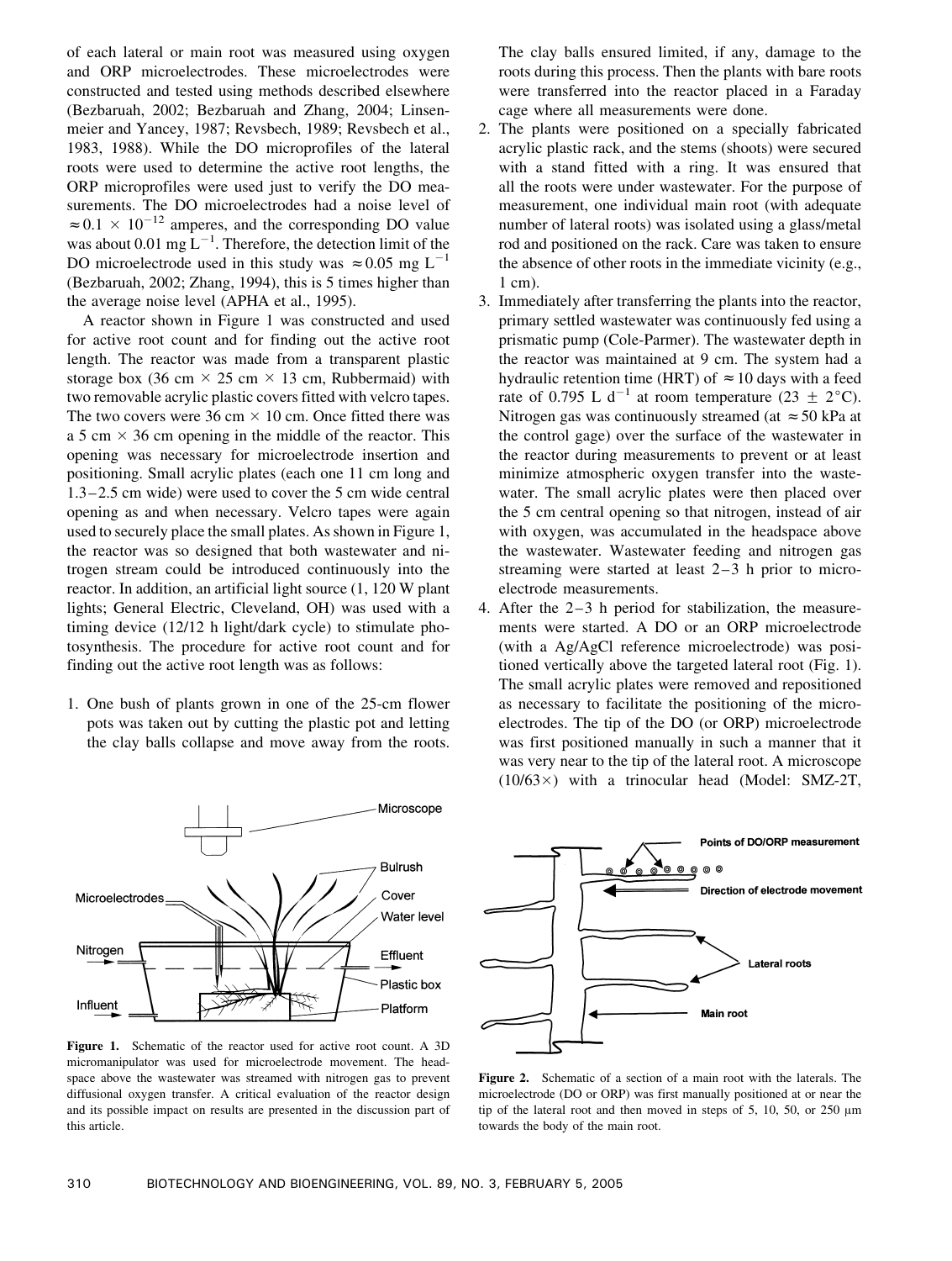

Figure 3. DO microprofiles of (a) a brown lateral and (b) a white lateral as the microelectrode was moved away from the root surface in the radial direction. Error bars representing  $\pm 1$  standard deviation (SD) were calculated from five consecutive stable readings. All measurements were done inside the Faraday cage and in the reactor shown in Figure 1.

Nikon, Japan) was then used in conjunction with a fiber optic dual light microlight (Model: FO-150, Boyce Scientific, Gray Summit, MO) for precisely locating the

root and positioning the tip of the microelectrode; the point where the microelectrode was positioned (on or near the lateral root tip) was set as the origin (0, 0).

5. The microelectrode was moved in steps of 5, or 10, or 50, or 250  $\mu$ m with a 3D micromanipulator (Model MPC-100, Sutter Instruments, Novato, CA) along the axis (i.e., perpendicular to the radial direction) of the lateral root (Fig. 2). The root was observed through the microscope each time the microelectrode position was manipulated; this was to ensure that the microelectrode tip was still touching the root or was very near to it. In case it was found that the microelectrode tip was away from the root, then the micromanipulator was used to reposition it (by moving the microelectrode in the other two directions as necessary). Dissolved oxygen and ORP microprofiles along the axis of the lateral root were obtained through this exercise.

The initial active point on the root, if it was not at the tip of the root, was taken as the point from where a steady DO ( $> 0.05$  mg L<sup>-1</sup>) signal was received, and the active length ended at the point where there was no DO signal  $(i.e., < 0.05$  mg  $L^{-1}$ ). It was ensured that two or three consecutive points with no signals followed an ''end point.'' When steps of  $250 \mu m$  were used, in the case of white roots (see below), it was necessary to trace back along the root in smaller steps  $(\leq 50 \,\mu\text{m})$  to locate the exact end point of the active root length.

In this study, the laterals of seven brown and five white main roots were examined for active root count in the aforementioned reactor with a bulk BOD<sub>5</sub> of 76 mg  $L^{-1}$ . In addition, DO and ORP microprofiles of the laterals of both brown and white main roots were measured to check (a) the similarity of the experimental conditions between

Lateral root identification number Length of active zone of lateral roots  $(\mu m)$ 2011 various lateral roots.<sup>3</sup><br>Length of active zone of lateral roots ( $\mu$ m)<br>
Shown main root ID # <u>shown main root ID # shown main root ID # shown main root ID # shown main root ID # shown main root ID # shown main root</u> 1 2 3 4 5 6 7 8 9 10 11 12 1 10.04 40.24 49.72 60.56 60.16 41.08 20.12 1399.68 1750.60 1949.84 1750.60 1550.64 2 29.76 30.32 59.48 49.52 60.16 44.96 25.64 1950.52 1849.52 1800.36 1600.52 1750.36 3 30.40 59.68 60.16 50.76 36.00 25.16 1699.72 1500.08 1850.92 1351.04 1550.68 4 20.52 59.76 49.92 60.16 45.08 35.08 1949.68 1750.28 1950.32 1850.44 1402.24 5 29.92 50.04 49.92 39.48 35.08 31.56 1500.36 1850.24 1850.60 1450.68 1250.56 6 70.52 70.48 20.52 40.16 2000.88 1850.40 1602.76 7 50.96 70.16 1650.00 8 50.28 2050.64 9 1050.04 Average number of active lateral roots  $5.6 \pm 1.9$  6.2  $\pm$  1.6 Average active lateral root length 19.90 30.28 56.31 56.76 51.63 40.39 27.51 1699.99 1783.60 1778.12 1600.66 1517.87 Overall average active  $length + Standard Deviation$  $40.40 \pm 15.11$  1676.05  $\pm$  115.39

Table I. Length of active zone in various lateral roots.<sup>a</sup>

All the lateral roots of each brown and white main root were examined. Only the active ones are recorded here.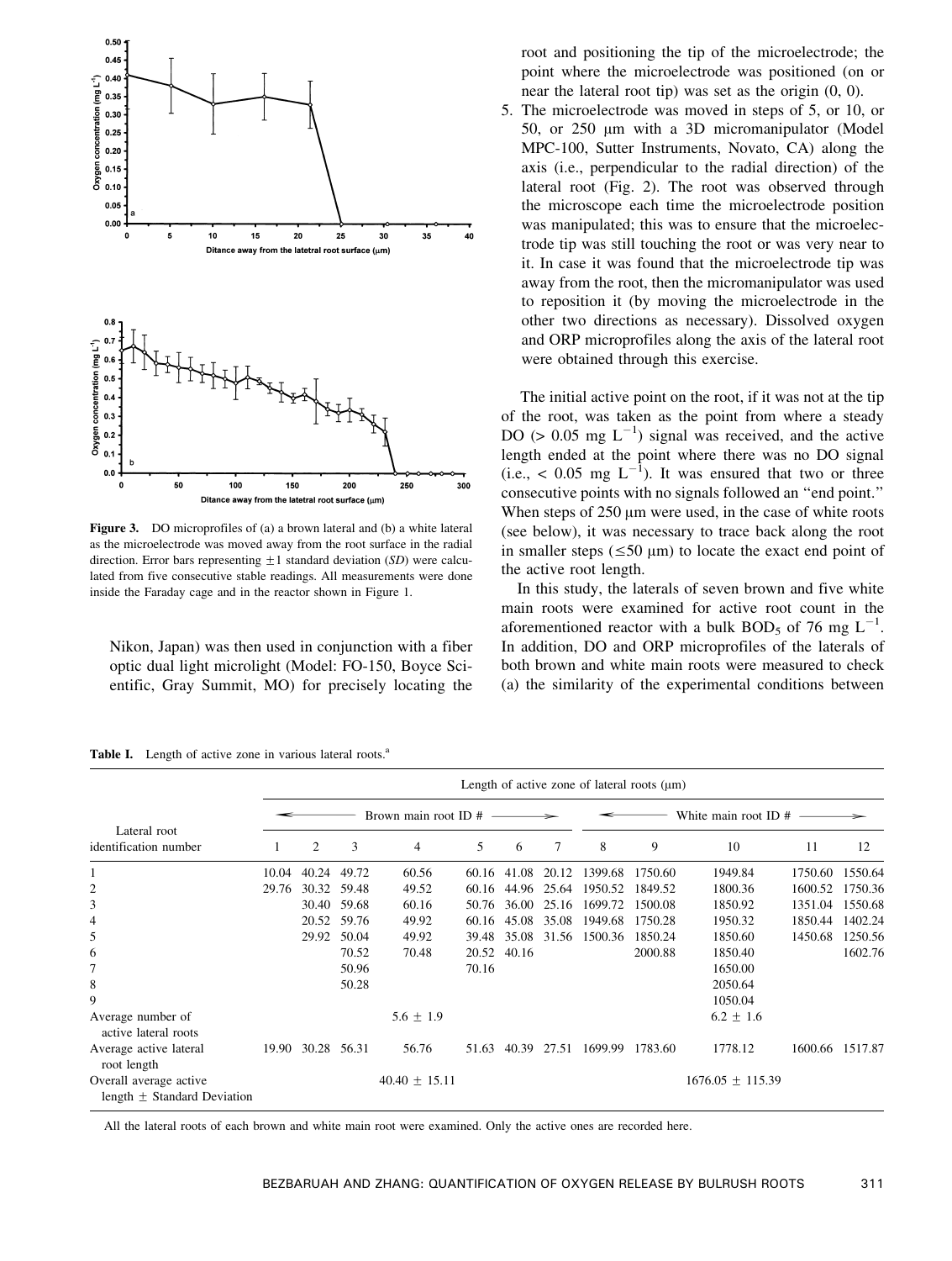the present reactor and the lab-scale vertical flow wetland (Bezbaruah and Zhang, 2004), and (b) the methodologies used for microprofile measurements. The laterals of the brown and the white roots were 5–10 mm long. It is not known whether wastewater inhibited their growth. There is a possibility that their growth was inhibited by wastewater toxicity, but that should not affect our results and oxygen estimation as we can't expect any better root growth in a treatment wetland. In such measurements, the microelectrode tip and the root were routinely observed after each measurement and adjustments in the lateral directions were made as necessary to maintain the path of measurement perpendicular to the root axis.

## Methods for Plant Density and Total Main Root Counts

To determine the plant density per unit wetland surface area, five different areas (0.9 m  $\times$  0.9 m each) were iden-



Figure 4. (a) DO, and (b) ORP typical microprofiles along the axis (from the tip side of the root, see Fig. 2) of an active lateral root of a brown main root. Error bars representing  $\pm$  1 standard deviation (SD) were calculated from five consecutive stable readings. The DO value was assumed to be zero if the reading at a particular point was  $\leq$  the detection limit of the DO microelectrodes. ORP values were not converted to  $ORP<sub>7</sub>$  as pH was not measured simultaneously. The length over which there was a measurable oxygen concentration has been taken as the active root length. The active root length of the present lateral  $= 50.24$  µm. All the laterals of 7 brown main roots were examined. The average active root length calculated based on all these measurements =  $40.40 \pm 15.11$  µm.

tified randomly at the field wetland, and the number of green shoots (i.e., stems) in each of these selected areas was manually counted in the field.

To count the number of main roots associated with each shoot, a bush of bulrush in the field wetland was dug out carefully with all the media and transported to the laboratory. Once in the laboratory, media was manually removed as much as possible by putting the plants under slowly flowing tap water and with utmost care to ensure the least damage to the roots. Once most of the media particles were removed, the rhizome attached to a definite number of shoots (say, 4–7 shoots) was cut using a sharp knife. Then, the shoots were separated from the rhizome using the knife or a pair of scissors. To count total number of roots, the rhizome of the bulrush was cut into pieces. The main roots attached to the rhizome were individually cut with a pair of pointed scissors and sorted in separate petri dishes depending on their color. A pair of forceps was used to count the roots individually. The separated shoots were cut to smaller pieces and preserved separately. The shoots, rhizome, and roots were dried in a drying oven at  $80^{\circ}$ C for 48 h to determine the respective biomass (Le Bot et al., 2001). A microscope fitted with a micrometer scale



Figure 5. (a) DO, and (b) ORP typical microprofiles along the axis (from the tip side of the root, see Fig. 2) of an active lateral root of a white main root. Error  $(\pm 1)$  standard deviation, SD), calculated from five consecutive stable readings) is within the size of the data symbol, except where shown. The DO value was assumed to be zero if the reading at a particular point  $was \leq$  the detection limit of the DO microelectrodes. ORP values were not converted to  $ORP<sub>7</sub>$  as pH was not measured simultaneously. The length over which there was a measurable oxygen concentration has been taken as the active root length. The active root length of the present lateral  $=$ 1500.36 μm. All the laterals of five white main roots were examined. The average active root length calculated based on all these measurements =  $1676.05 \pm 115.39 \,\mu m$ .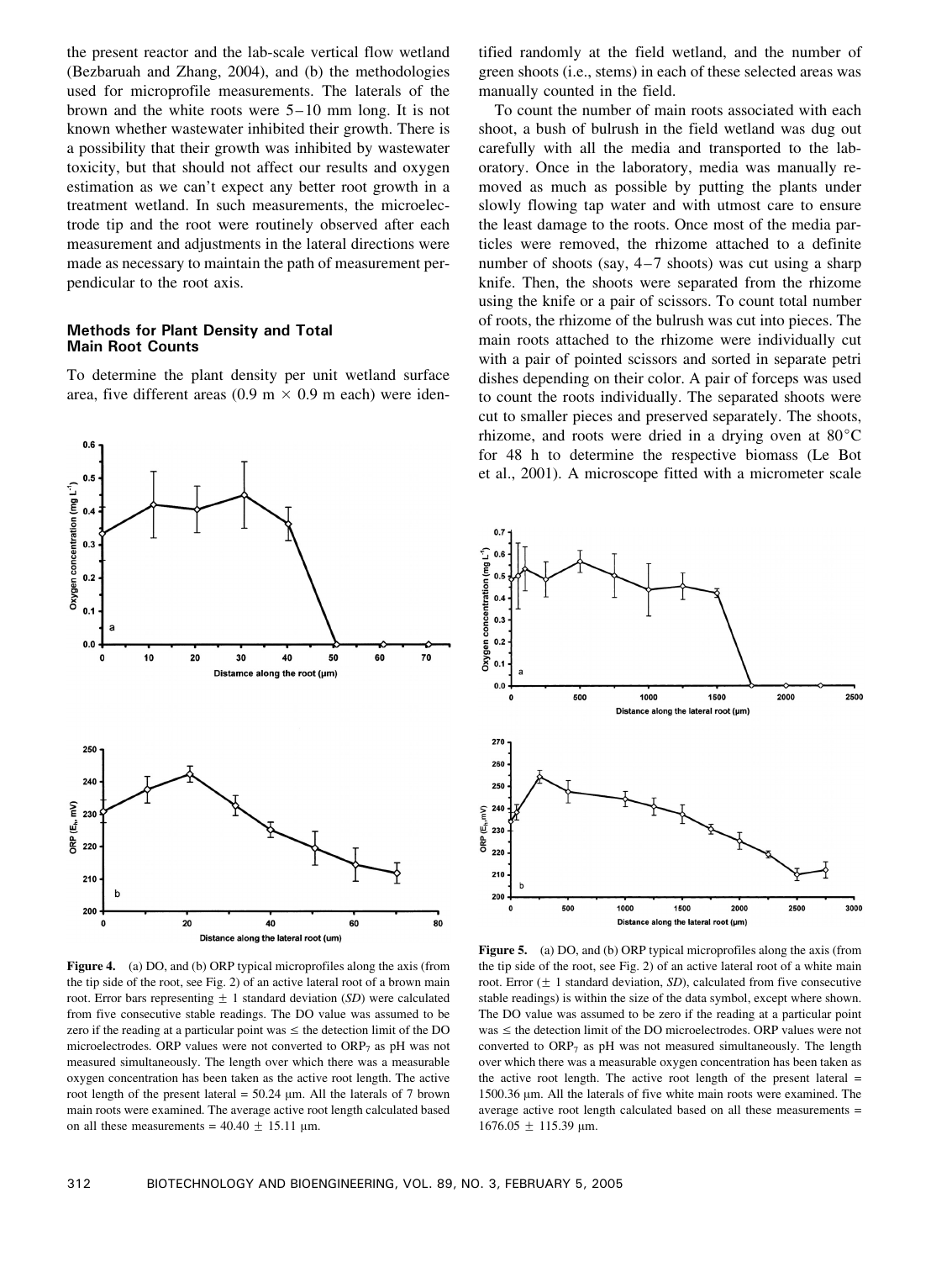(Model: Laborlux S, Leitz Wetzlar, Germany) was used to determine root diameters.

## RESULTS

## Two Distinct Types of Roots and DO Profiles of Their Laterals

In our earlier work (Bezbaruah and Zhang, 2004), we thought that bulrush has only one type of main roots. However, during the measurements for the active root length using the present reactor, it was discovered that there are two distinct types of main roots in the bulrush rhizosphere that contain active laterals. One type of the main roots was brown in color (called ''brown root'' hereafter), and the other was relatively white (called ''white root'' hereafter); the laterals associated with them called ''brown laterals'' and ''white laterals,'' respectively, hereafter. Brown main roots were usually short ( $\approx 2.5-10$  cm) but they were the most abundant ones. White main roots were usually longer ( $\approx$  7.5–18 cm); they were younger roots as compared to the brown ones as the white roots were observed to be associated with younger shoots or concentrated near actively growing shoots.

In this study, no measurable DO on the surface of any two main roots was detected by the DO microelectrodes, but both brown and white laterals had measurable DO. Replicate measurements confirmed reliability (reproducibility of microprofiles) and the appropriateness of the method used in this study for DO and ORP measurements (Bezbaruah, 2002). Figure 3 shows the typical DO profiles of these laterals measured at the bulk BOD<sub>5</sub> of 76 mg  $L^{-1}$  in the reactor shown in Figure 1 at an HRT of 10 days. The thickness of the oxygen layer varied markedly for the two types of laterals, that is,  $\approx 240 \,\mu m$  and  $\approx 25 \,\mu m$  for the white and brown laterals, respectively. A comparison between the results of the present study and those previously reported (Bezbaruah and Zhang, 2004) indicates that the main roots investigated in our earlier work were white roots. The brown

**Table II.** Amount of oxygen released by bulrush (Scirpus validus) per unit wetland surface area.<sup>a</sup>

|                                      | ROL <sup>c</sup><br>ng cm <sup><math>-2</math></sup> min <sup><math>-1</math></sup> | Average root<br>diameter $(d_r)$<br>mm | Average active<br>root length $(L_a)$<br>μm | Average active<br>lateral roots per<br>main root $(N_2)$ | Average main<br>root per shoot $(N_r)$ | Average number<br>of shoots $(N_n)$<br>$m^{-2}$ | $O2$ released by plants<br>(ORWP) mg m <sup>-2</sup> d <sup>-1</sup> |                    |
|--------------------------------------|-------------------------------------------------------------------------------------|----------------------------------------|---------------------------------------------|----------------------------------------------------------|----------------------------------------|-------------------------------------------------|----------------------------------------------------------------------|--------------------|
| Bulk BOD <sub>5</sub><br>$mg L^{-1}$ |                                                                                     |                                        |                                             |                                                          |                                        |                                                 | Based on average<br>parameter values                                 | Range <sup>a</sup> |
| Part A                               |                                                                                     |                                        |                                             |                                                          |                                        |                                                 |                                                                      |                    |
| 76 $(B)^{b}$                         | 61.09                                                                               | 0.1                                    | $40.40 \pm 15.11$                           | $5.6 \pm 1.9$                                            | $109.5 \pm 14.5$                       | $194.0 \pm 22.7$                                | 0.66                                                                 | $0.21 - 1.55$      |
| 76 $(W)^{b}$                         | 67.77                                                                               | 0.1                                    | $1676.05 \pm 115.39$                        | $6.2 \pm 1.6$                                            | $5.3 \pm 0.9$                          | $194.0 \pm 22.7$                                | 1.64                                                                 | $0.83 - 2.88$      |
| Part B                               |                                                                                     |                                        |                                             |                                                          |                                        |                                                 |                                                                      |                    |
| 24(B)                                | 23.19                                                                               | 0.1                                    | $40.40 \pm 15.11$                           | $5.6 \pm 1.9$                                            | $109.5 \pm 14.5$                       | $194.0 \pm 22.7$                                | 0.25                                                                 | $0.08 - 0.59$      |
| 24 (W)                               | 37.27                                                                               | 0.1                                    | $1676.05 + 115.39$                          | $6.2 \pm 1.6$                                            | $5.3 \pm 0.9$                          | $194.0 + 22.7$                                  | 0.90                                                                 | $0.46 - 1.58$      |
| 89 (B)                               | 66.28                                                                               | 0.1                                    | $40.40 \pm 15.11$                           | $5.6 \pm 1.9$                                            | $109.5 \pm 14.5$                       | $194.0 \pm 22.7$                                | 0.72                                                                 | $0.23 - 1.68$      |
| 89 (W)                               | 74.59                                                                               | 0.1                                    | $1676.05 + 115.39$                          | $6.2 \pm 1.6$                                            | $5.3 \pm 0.9$                          | $194.0 + 22.7$                                  | 1.80                                                                 | $0.91 - 3.17$      |
| 215(B)                               | 95.28                                                                               | 0.1                                    | $40.40 + 15.11$                             | $5.6 \pm 1.9$                                            | $109.5 \pm 14.5$                       | $194.0 \pm 22.7$                                | 1.04                                                                 | $0.33 - 2.41$      |
| $215$ (W)                            | 119.09                                                                              | 0.1                                    | $1676.05 \pm 115.39$                        | $6.2 \pm 1.6$                                            | $5.3 \pm 0.9$                          | $194.0 \pm 22.7$                                | 2.89                                                                 | $1.46 - 5.08$      |
| 489 (B)                              | 122.29                                                                              | 0.1                                    | $40.40 \pm 15.11$                           | $5.6 \pm 1.9$                                            | $109.5 \pm 14.5$                       | $194.0 \pm 22.7$                                | 1.33                                                                 | $0.42 - 3.09$      |
| 489 (W)                              | 146.09                                                                              | 0.1                                    | $1676.05 + 115.39$                          | $6.2 \pm 1.6$                                            | $5.3 \pm 0.9$                          | $194.0 + 22.7$                                  | 3.53                                                                 | $1.79 - 6.20$      |
| 687 (B)                              | 133.47                                                                              | 0.1                                    | $40.40 \pm 15.11$                           | $5.6 \pm 1.9$                                            | $109.5 \pm 14.5$                       | $194.0 \pm 22.7$                                | 1.45                                                                 | $0.46 - 3.38$      |
| 687 (W)                              | 143.77                                                                              | 0.1                                    | $1676.05 \pm 115.39$                        | $6.2 \pm 1.6$                                            | $5.3 \pm 0.9$                          | $194.0 \pm 22.7$                                | 3.47                                                                 | $1.76 - 6.11$      |
| $1267$ (B)                           | 153.59                                                                              | 0.1                                    | $40.40 \pm 15.11$                           | $5.6 \pm 1.9$                                            | $109.5 \pm 14.5$                       | $194.0 \pm 22.7$                                | 1.67                                                                 | $0.53 - 3.89$      |
| $1267$ (W)                           | 163.11                                                                              | 0.1                                    | $1676.05 \pm 115.39$                        | $6.2 \pm 1.6$                                            | $5.3 \pm 0.9$                          | $194.0 \pm 22.7$                                | 3.94                                                                 | $2.00 - 6.93$      |

Sample calculation (as per Eq. (1) for ROL and Eq. (2) for ORWP) (Values from Fig. 3a are used for ROL; average parameter values from Part A of this Table are used for ORWP).

ROL =  $[60 \cdot 2.267 \times 10^{-5} \cdot (0.44 \times 10^{-4} - 0.33 \times 10^{-4})]/[0.005 \cdot \ln(0.00714/0.005)] = 6.109 \times 10^{-8}$  g cm<sup>-2</sup> min<sup>-1</sup> (for Brown lateral root).

ORWP = O<sub>2</sub> released by brown roots + O<sub>2</sub> released by white roots = {1440  $\cdot \pi \cdot (61.09 \cdot 10^{-9}) \cdot (40.40 \cdot 10^{-4}) \cdot (0.1 \cdot 10^{-1}) \cdot (5.6 \cdot 109.5) \cdot 194 \cdot 0.5$ } + {1440  $\cdot$  $\pi \cdot (67.77 \cdot 10^{-9}) \cdot (1676.05 \cdot 10^{-4}) \cdot (0.1 \cdot 10^{-1}) \cdot (6.2 \cdot 5.3) \cdot 194 \cdot 0.5$  = {0.66  $\cdot 10^{-3}$ } + {1.64  $\cdot 10^{-3}$ } g O<sub>2</sub> m<sup>-2</sup> d<sup>-1</sup> = 2.30  $\cdot 10^{-3}$  g O<sub>2</sub> m<sup>-2</sup> d<sup>-1</sup> = 2.30 mg O<sub>2</sub>  $m^{-2}$  d<sup>-1</sup>.

<sup>a</sup>Based on Eq. (1).  $D_w = 2.267 \times 10^{-5}$  cm<sup>2</sup> s<sup>-1</sup>. Based on measured/calculated ROL, active lateral root lengths and number of active laterals, number of main roots, number of shoots.  $f = 0.5$  based on the assumption that there is a 12-hour day and 12-hour night cycle.

<sup>b</sup>'B' and 'W' mean brown and white main roots, respectively (or the laterals roots associated with them).

c ROLs for laterals of brown main roots in Part B are projected values based on the assumption that the brown roots exhibit similar ROL characteristics as in the white roots in the vertical flow wetland (Bezbaruah and Zhang, 2004). (See explanation about Part B in the main paper under ''Plant Oxygen Release Extrapolated for ROLs at Different Bulk BOD<sub>5</sub>.") A plot for bulk BOD<sub>5</sub> versus ROL for the white laterals in the vertical wetland gives the best fit equation as ROL = 32.876  $\cdot$  Ln (BOD<sub>5</sub>) – 66.203 ( $R^2$  = 0.9778). An equation (ROL = 32.876  $\cdot$  Ln (BOD<sub>5</sub>) – 81.287, with  $R^2$  = 1) is derived to project ROL values for the brown laterals at various bulk BOD<sub>5</sub>; the known ROL = 61.09 ng cm<sup>-2</sup> min<sup>-1</sup> at bulk BOD<sub>5</sub> = 76 mg L<sup>-1</sup> is used to find out the constant  $(-81.287)$ .

<sup>d</sup>Total oxygen release is the summation of oxygen released by brown and white laterals. The total minimum and maximum oxygen releases are similarly calculated.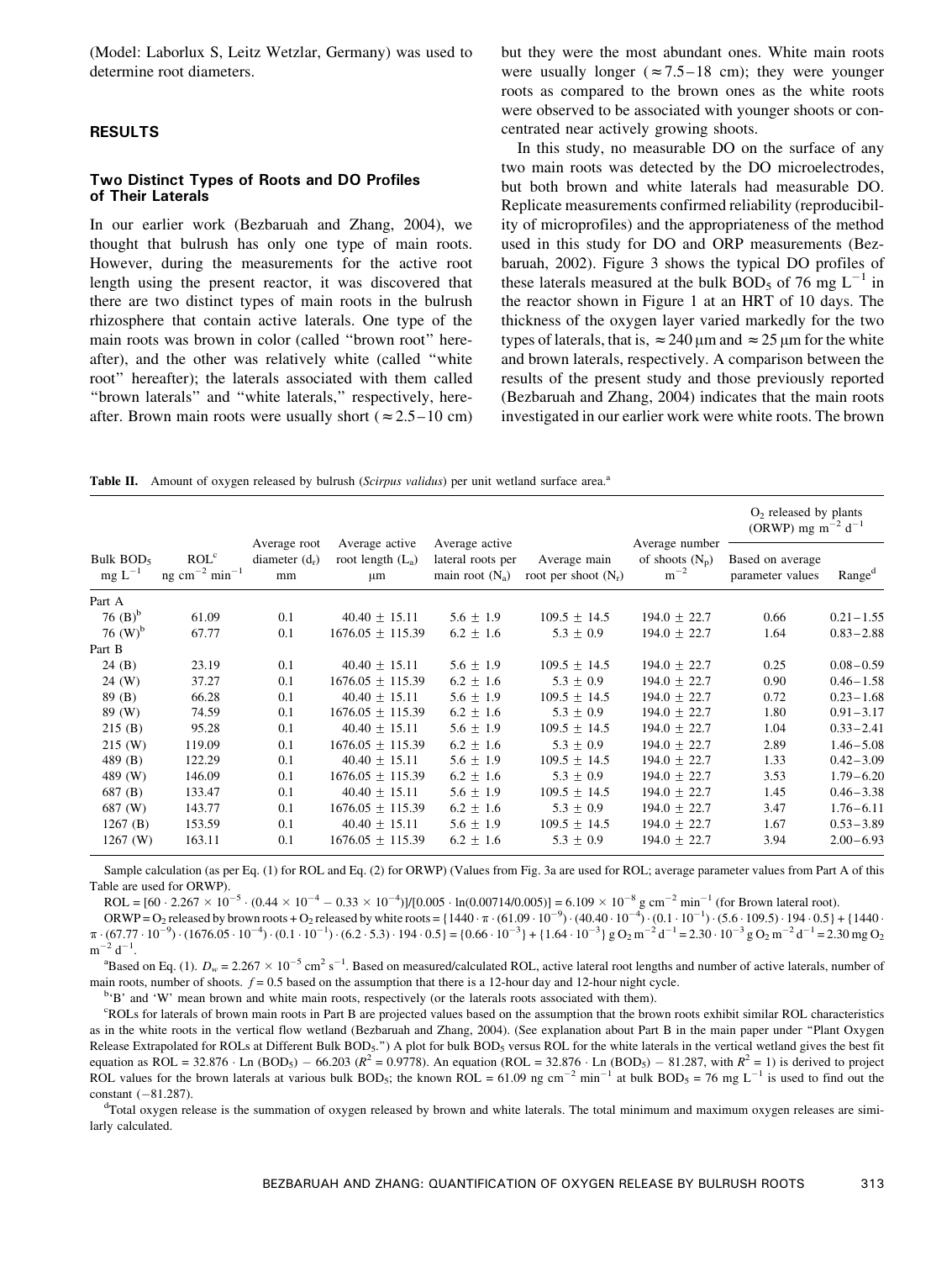roots were not capable of penetrating 15 cm depth in the vertical wetland, and hence, were not visible in the measurement zone. The DO profiles of the laterals of white main roots from this study are more or less the same as those obtained from the lab-scale vertical flow wetland with the similar bulk  $BOD_5$  (e.g., 89 mg  $L^{-1}$ ) (Bezbaruah and Zhang, 2004). However, due to the different flow conditions, the thickness of the DO layer obtained from this study is smaller than that obtained in the vertical flow wetland.

## Active and Main Root Count, Plant Density, and ORWP

The active root count was done using DO and ORP microelectrodes for seven brown and five white main roots (Table I). While each brown main root contained up to 15 lateral roots, only  $\approx 6$  lateral roots were active with an average active length of  $40.40 \mu m$ . Figure 4 shows the typical DO and ORP microprofiles along the axis of a brown lateral root. On the active surface of brown laterals and within the active root zone [i.e., where there was some measurable amount of DO  $(>0.05 \text{ mg L}^{-1})$ ], the DO values varied between 0.26 and 0.55 mg  $L^{-1}$ ; the ORP (not ORP<sub>7</sub>) values were in the range of  $+224.3$  to  $+253.7$  mV. It appeared that only the tip portion of the brown laterals were active with respect to oxygen release.

While each white main root contained 10–20 lateral roots, only  $\approx 6$  of them were found to be active and giving out oxygen (Table I). It was observed that the white laterals nearer the growing tip of the main white root were active. In most cases, almost the whole length of these white laterals was found to be active. The average active root length of white lateral was found to be  $1676.05 \mu m$ . Typical DO and ORP microprofiles for a white lateral are given in Figure 5. On the active surface of white laterals and within the active root length, the DO values ranged from 0.22 to 0.68 mg  $L^{-1}$  while the ORP (not ORP<sub>7</sub>) fluctuated between +225.1 and +275.1 mV.

Counting for main roots was done for bulrush (Scirpus validus) collected from the Hanson Lakes Wetland on two occasions. Initially, main root counts were made before the experiments to find out the active roots were performed. While doing the first set of main root counts, it was thought that all the main roots would have lateral roots with the similar ROL characteristics. The average number of main roots per shoot (stem) was found to be 120. When it was discovered that there are two distinct types of main roots in the bulrush rhizosphere, viz., brown and white main roots, a new bush of bulrush was collected from the Hanson Lakes wetland, and the two types of main roots (and the laterals associated with them) were separately counted. As shown in Table II, the average number of main roots per shoot (stem) was found to be 115 (109.5  $\pm$  14.5 brown and 5.3  $\pm$ 0.9 white). The white roots made up an average 5% of total roots in a bulrush plant.

The plant shoot (stem) density of bulrush (Scirpus validus) was found to be 194.0  $\pm$  22.7 shoots per m<sup>2</sup> of the wetland surface area based on measurements at the Hanson Lakes constructed wetland; however, the plant shoot density may change from wetland to wetland. Using Eq. (2), the amount of oxygen given out by plant roots per  $m<sup>2</sup>$  (of wetland surface area) at the bulk BOD<sub>5</sub> of 76 mg  $L^{-1}$  is found to be 1.04–4.43 mg  $O_2 \text{ m}^{-2} \text{d}^{-1}$ .

# **DISCUSSION**

#### Methodologies and Their Appropriateness

As indicated in our earlier work, the major factors that may affect plant oxygen release and its DO microprofiles include: the plant itself (e.g., species, health), its growth conditions (e.g., ORP and BOD of bulk solution, availability of nutrients, biofilm, and media in the rhizosphere), and the conditions under which the measurements are made (e.g., the HRT, time of the day). Bezbaruah and Zhang (2004) have discussed the major factors that may affect plant oxygen release and its DO microprofiles. The factors that may affect the ORWP include all parameters used for the calculation of DO or ORP microprofiles, e.g., ROL,  $d_r$ ,  $N_a$ ,  $N_r$ , and  $N_p$  [see Eq. (2) for definitions]. The reliability and possible errors in measurement of the parameters used Eq. (2) are discussed in the following paragraphs.

There might have been some error in oxygen measurement in the reactor shown in Figure 1; as a result of this we might have measured less oxygen than what plant roots actually release to the immediate root environment. There is a strong possibility that the pure nitrogen had created a gradient in the leaf base and oxygen transfer into the root was hampered. However, it definitively cannot be said that there was an adverse impact and hence, the amount of oxygen released was much lower in this reactor. It is likely that the nitrogen stream would result in a substantial lowering of oxygen transport to the roots if this was dependent mainly upon diffusion from the aerial parts. However, if there were a significant pressure flow through the stems, the effect would be reduced. It is not known whether the Scirpus has a significant pressure flow or not. It is also possible that the primary settled wastewater acted as a stronger sink and the gradient between outside air and root cells was strong enough to compete with the nitrogen gas. Furthermore, the Scirpus has a lot of intercellular air spaces to facilitate possible oxygen transport to the roots. It is important to note that the Scirpus is not a widely studied species; we decided to study it because of its extensive use in constructed wetlands.

Another factor for low oxygen release may be inherent to the plant's defense mechanism against phytotoxins. Earlier studies with wetland plants have shown that roots are lignified (or root porosity reduced) when exposed to a toxic environment (Armstrong and Armstrong, 2001; Colmer, 2003b; Ederli et al., 2004). We exposed our plant roots to primary settled wastewater, which contained many elements in the reduced form. Normally, a plant root is expected to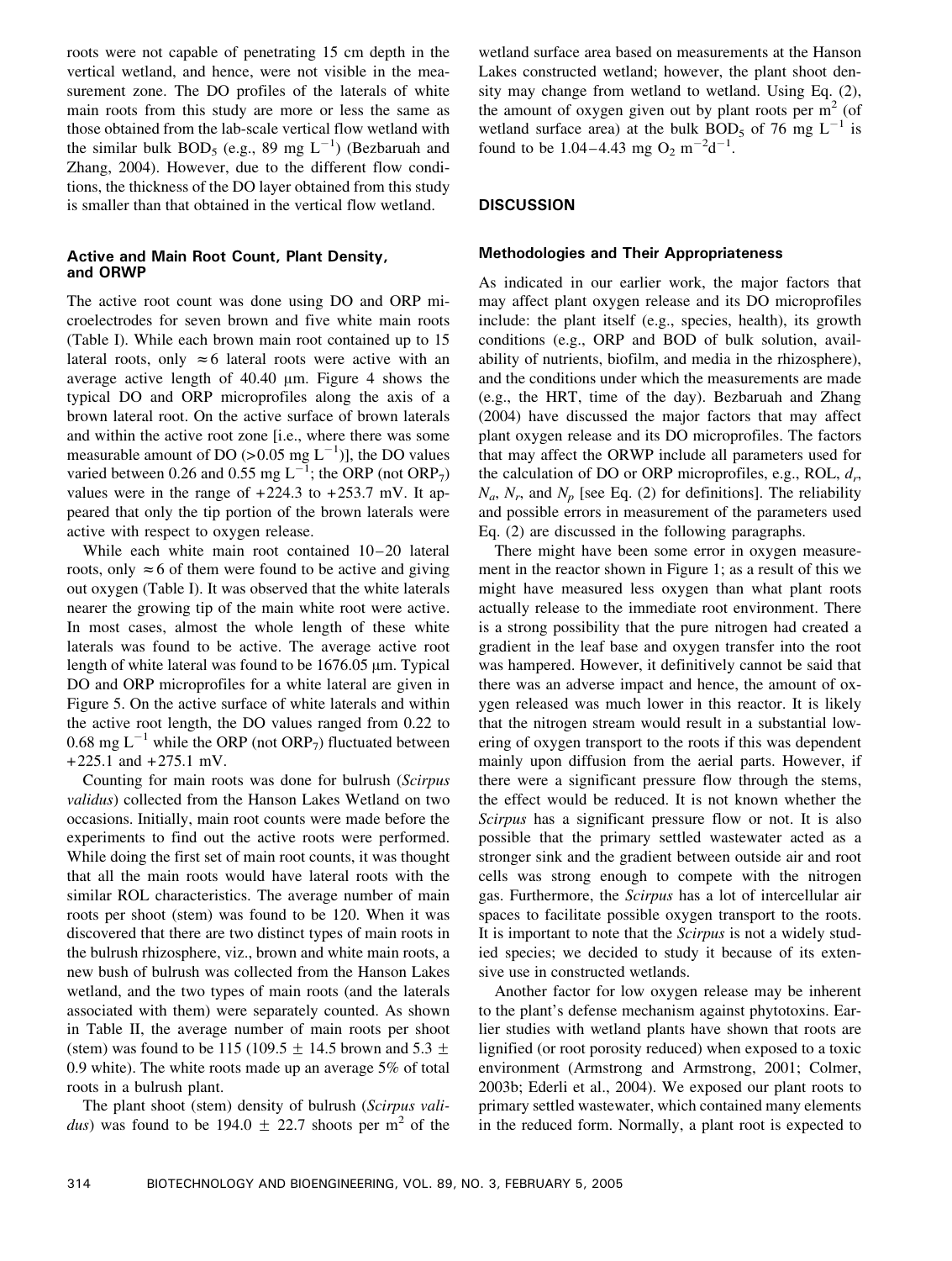oxidize its immediate environment, but if toxicity is overwhelming then the roots get lignified and thus avoid direct contact with the toxins. The possible lignification might be the reason for the small active root length (e.g., 40.40  $\pm$ 15.11  $\mu$ m for the brown laterals and 1676.05  $\pm$  115.39  $\mu$ m for the white laterals), and hence the reduced amount of oxygen. It is also possible that the laterals roots released oxygen over longer lengths, but we could not measure the oxygen that was below the detection limit of the oxygen microelectrode.

The present study used plants and feed similar to those used in a conventional treatment wetland. The plants used in this study were obtained from the field wetland and had  $\approx$  7–8 weeks for adapting to the new environment. Care was taken to avoid overlapping of roots while the microprofiles were mapped. In the case of the main roots, a glass or metal rod was used to make sure the other main roots were not in the immediate vicinity. In the case of laterals roots we used a microscope to observe the roots. We did not have the problem of overlapping of roots. However, in such microscale measurements such an error is a possibility.

The inherent limitations of our methods are that our reactor was void of media, which would affect the pattern of flow and biofilm growth in the rhizosphere and the surrounding areas. For example, in field wetlands, the thickness of the DO layer (i.e., the diffusive boundary layer) might be  $\approx$  5 times thinner (Bezbaruah and Zhang, 2004) than that obtained in our reactors, which would result in a ROL higher than that obtained from this study. However, as discussed by Bezbaruah and Zhang (2004), it is very difficult, if not impossible, to quantify such differences. Therefore, further studies, such as, measuring DO and ORP concentration profiles and counting active roots and their associated length in field wetlands, are needed.

The average diameter of main roots  $(d_r)$  was determined based on microscopic observation. The method is easy and should be error free. The present methods for determining the length of each active root and the numbers of active laterals per main root  $(N_a)$  are completely new. We believe that using the DO or ORP microelectrodes to determine whether there is a measurable DO on the root surface may not carry much error. However, the two methods still could be wrong statistically due to our limited measurements, that is, only 5 or 7 main roots were examined out of possibly thousands of main roots in the plant (Table I). In addition, the selection of these main roots was not based on any statistical rule; rather it was based on convenience of measurement in the existing experimental set-up. It is not known whether all the roots will behave the same way. However, it was observed during the study that not all roots were active with respect to oxygen release.

The method to count the main roots per shoot  $(N_r)$  may be assumed correct other than the possible loss of some main roots during the transfer process from the field to the laboratory, which was minimized as far as possible. In the laboratory, although the wetland media attached to the roots was removed manually, main roots were usually not

damaged; a few laterals might have been damaged. However, only the average numbers of active laterals  $(N_a)$ , rather than the total numbers of laterals, would affect the calculation of the ORWP. Therefore, damage of laterals may not affect the results. To count the main roots, the cutting points (on the rhizome) were decided based on the number of shoots selected, i.e., the part of the rhizome to which the selected shoots were attached was cut. It should be pointed out that no special care was needed to decide at what point the cutting should be done. Although an extra length of the rhizome may change the count of the roots of a sub-bush substantially (e.g., a positive internal error), the root count for the next sub-bush (e.g., a negative internal error) would compensate for the error. Therefore, the final total number of roots of the whole bush should not change at all because the internal errors would cancel each other.

The present reactor was run inside the laboratory at room temperature and with artificial light. We didn't run our experiment under different temperature conditions. Temperature may have a pronounced effect on the amount of oxygen release. As a general rule, the amount of oxygen will increase with a decrease in temperature. Also the amount of oxygen release might have been different if the experiment was carried out in a field wetland. However, our present instrumentation didn't allow us to do the experiment outside in the field.

We used a small number of plants and related measurements to extrapolate the amount of oxygen released by wetland plant per square meter of wetland root surface. The scaling factor is a major issue that needs careful evaluation and justification. After careful evaluation, we designed our experiment so as to cover all major parameters that may contribute towards the total amount of oxygen release. However, under the scope of our present research it was not possible to examine whether scaling-up the result from the small number of roots was justified and correct. Under similar growing and loading conditions all roots of the wetland plant should behave in a similar way as far as root oxygen release is concerned. Given the fact the all major parameters that may affect the amount of plant oxygen in a constructed wetland had been taken into account and the samples taken represented the wetland environment, we can assume the present scale-up is logical. There may be slight changes in radial oxygen loss (ROL) characteristics, depending on the location the plants in the wetland (i.e., BOD concentration in the wastewater to which plants are exposed); however, that should not affect our present scalingup as our results represent an average condition.

In light of above discussion, it can be said that the results of this study are the closest possible estimation that one can get under the present experimental conditions and instrumentation used. The results reported in this article should be viewed in the background of these possible errors, and the fact that this is one of first endeavors to quantify wetland plant oxygen release based on micro-scale measurements of all the possible parameters that may affect oxygen release. However, with the change of instrumentation and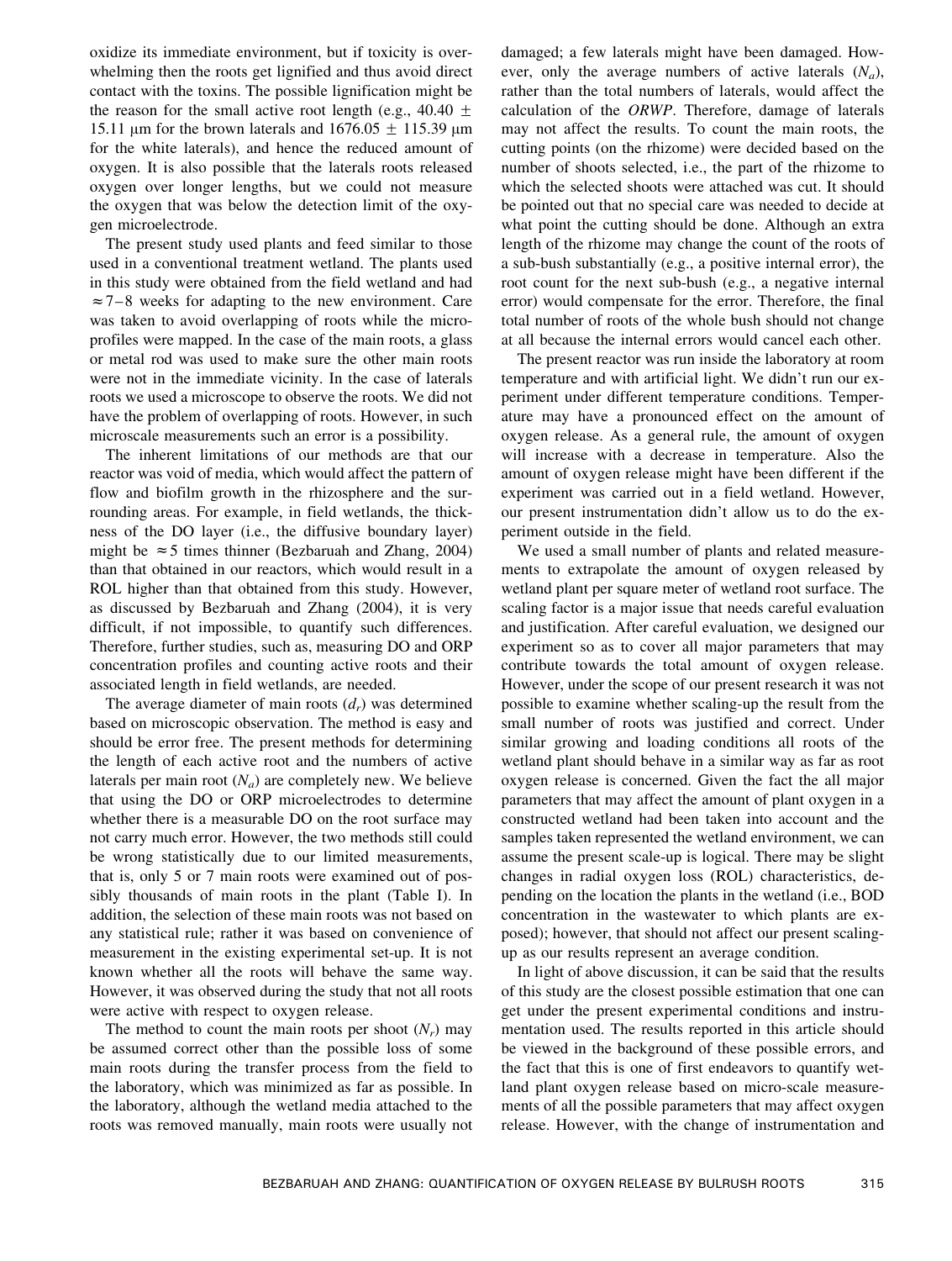measurement techniques in the future one should be able to come up with a better estimation of plant oxygen release.

## Plant Oxygen Release Extrapolated for Radial Oxygen Loss at Different Bulk Biochemical Oxygen Demands

Bezbaruah and Zhang (2004) demonstrated that the amount of oxygen released by the roots varies with the amount of oxygen stress (BOD) present in the immediate root environment. Using Eq. (1) to calculate the ROLs with the DO microprofiles reported by Bezbaruah and Zhang (2004), it is found that the ROL increased from  $\approx$  37 to  $\approx$  163 ng O<sub>2</sub> cm<sup>-2</sup> root surface min<sup>-1</sup> when the bulk BOD increased from 24 to 1267 mg  $L^{-1}$ , respectively, for white lateral roots. It should be noted that oxygen at the outer radius of the diffusive zone was convected away by the streaming effluent. Therefore, we used the thickness of the oxygen diffusive zone to calculate  $r_r$  [e.g., 71.4  $\mu$ m = 50  $\mu$ m (root radius) + 21.4  $\mu$ m (oxygen diffusive zone thickness)] and the corresponding DO at the  $r_r$  as the  $C_r$ (e.g., 0.33 mg  $L^{-1}$  in Fig. 3a) in Eq. (1) for ROL calculation.

It is not known why the boundary layer of the white laterals is much thicker than that of the brown laterals. The laterals of the brown main roots were found to exhibit very high ROL even though the measured oxygen concentration on the root surface was small. This is because the thickness of the oxygen layer determines the  $r_r$  value in Eq. (1). The DO concentrations on or near the two types of the laterals are usually of the same order of magnitude while the thickness of the oxygen layer (=  $r_r - r_s$ ) had 1 or 2 orders of magnitude difference. Therefore, the DO gradient of brown laterals is steeper than that of white laterals. It is also important to note that the value of oxygen diffusion coefficient  $(D_w)$  for the bulk wastewater in Eq. (1) was assumed to be the same as that for water  $(2.267 \times 10^{-5} \text{ cm}^2 \text{ S}^{-1}$  at 23<sup>°</sup>C); however, the ROL value may slightly change if the actual diffusion coefficient for wastewater is used.

Dissolved oxygen profiles for the brown and white laterals were mapped only at 76 mg BOD<sub>5</sub> L<sup>-1</sup> in the present study. ORWP calculations based on these observations are shown in Table II (Part A). Total oxygen release (i.e., from both white and brown laterals) by Scirpus validus roots is between  $1.04$  (=  $0.21 + 0.83$ ) and  $4.43$  (=  $1.55 +$ 2.88) mg  $O_2$  m<sup>-2</sup> (of wetland surface area) d<sup>-1</sup> at a bulk  $BOD_5$  of 76 mg  $L^{-1}$  (in the present reactor, Part A in Table II). Although we feel confident about the data obtained from the present reactor, it may be more reasonable to use the DO microprofiles of white laterals obtained from the vertical wetland (Bezbaruah and Zhang, 2004) to calculate ORWP. This is because the vertical flow wetland used similar media as in the field wetlands and was run for >1.5 years; no root damage had occurred during the measurements of the DO microprofiles as the reactor provided an opportunity to handle the roots delicately. Since DO microprofiles of brown laterals could not be

mapped in the vertical flow wetland (because brown laterals were not long enough and were inaccessible with our measurement tools), we assumed that root oxygen release from the brown roots would increase with an increase in bulk BOD from 24 to 1267 mg  $L^{-1}$ . After necessary projection (see the footnotes in Table II) the maximum possible oxygen released by plant roots is found to be only 10.82 (3.89 from brown laterals and 6.93 from white laterals) mg  $O_2$  m<sup>-2</sup> (of wetland surface area) d<sup>-1</sup> when bulk BOD<sub>5</sub> was 1267 mg  $L^{-1}$  (Table II, Part B).

## Comparison with Previous Studies

In the past, the researchers used different methods and assumptions to arrive at a value that might possibly represent the amount of oxygen contribution by wetland plants (Table III). Reed et al. (1995) and the U.S. EPA (2000) summarized work by others and reported plant oxygen contribution (per unit wetland surface area) as  $5-45$  g O<sub>2</sub> m<sup>-2</sup> (of wetland surface area)  $d^{-1}$  and  $0-3$  g  $O_2$  m<sup>-2</sup> (of wetland surface area)  $d^{-1}$ , respectively. Armstrong et al. (1990) and Brix and Schierup (1990) estimated oxygen release (per unit wetland surface area) by *Phragmites spp*. to be  $5-12$  g O2 m<sup>-2</sup> (of wetland surface area)  $d^{-1}$  and  $\approx 0.02$  g O<sub>2</sub> m<sup>-2</sup> (of wetland surface area)  $d^{-1}$ , respectively. Estimates on ORWP were also made based on indirect inferences drawn from BOD and NH<sup>+</sup><sub>4</sub>-N removal (Gersberg et al., 1991) as  $\approx$  7.2 g O<sub>2</sub> m<sup>-2</sup> (of wetland surface area) d<sup>-1</sup>. Armstrong et al. (1990) reported a release of  $5-12$  g O<sub>2</sub> m<sup>-2</sup> (of wetland surface area)  $d^{-1}$  for hydroponic *Phragmites* with the assumed root size and the root density. Burgoon (1993) reported 28.6 g  $O_2$  m<sup>-2</sup> (of wetland surface area) d<sup>-1</sup> ORWP for a bulrush-gravel laboratory scale system based BOD removal. However, in such estimates plant uptake of NH<sub>4</sub>-N was either ignored or considered to be nominal. The mechanisms of pollutant removal in wetlands were also considered to be the same as in a normal wastewater treatment plant (Kadlec and Knight, 1996).

The phenomenon of ROL and results from earlier reported experiments have led to the assumption that significant aerobic micro-sites exist in all wetland systems. It is widely believed that constructed wetlands have both aerobic and anaerobic treatment zones. However, the U.S. EPA suggests that plant oxygen release in a constructed wetland be ignored so far as meeting wastewater oxygen demand is concerned (U.S. EPA, 2000). The possible reason for such a measure may be the variable nature of radial oxygen loss measured by researchers. The difficulty in measurement/ estimation of oxygen in the rhizosphere has been a major reason for such widely disparate estimates (Kadlec and Knight, 1996; Liehr et al., 2000).

The value obtained from the present study [1.04– 4.43 mg  $O_2$  m<sup>-2</sup> (of wetland surface area) d<sup>-1</sup> (see Part A of Table II)] is much lower than those reported by others (Table III). While our results may be the reflection of the aforementioned possible errors (e.g., the reactor design, scale-up factor, etc.), the methodology developed in this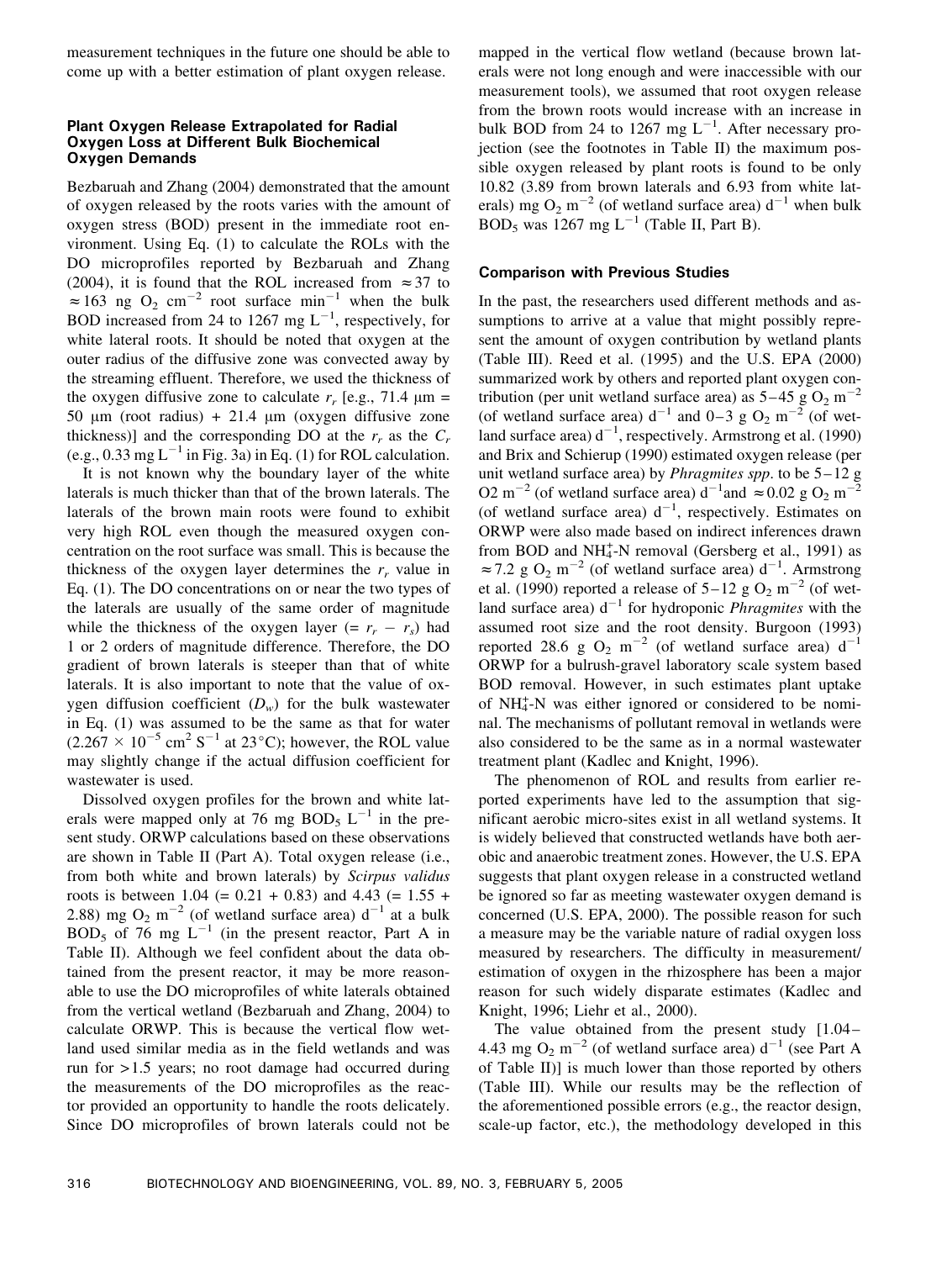Table III. Plant oxygen release reported by various researchers (including the present study).

| Source                      | Plant and media                   | Amount of oxygen<br>released by plants<br>$g O2 m-2$ (of wetland<br>surface) $d^{-1}$ | Based on                                                                  | Remark                                                                                                                                             |
|-----------------------------|-----------------------------------|---------------------------------------------------------------------------------------|---------------------------------------------------------------------------|----------------------------------------------------------------------------------------------------------------------------------------------------|
| U.S. EPA (2000)             |                                   | $0 - 3.0$                                                                             | Literature review                                                         |                                                                                                                                                    |
| Reed et al. (1995)          |                                   | $5 - 45$                                                                              | Literature review                                                         |                                                                                                                                                    |
| Burgoon (1993)              | Bulrush;<br>plastic media         | $0 - 10.3$                                                                            | BOD and $NH_4^+$ -N removal                                               | Assumes 4.5 g and 1.5 g $O_2$ per g of N<br>and BOD, respectively. As reported by<br>Kadlec and Knight (1996).                                     |
|                             | Bulrush; gravel                   | 28.6                                                                                  | <b>BOD</b> removal                                                        |                                                                                                                                                    |
| Gersberg et al.<br>(1991)   | Bulrush; gravel                   | 7.2                                                                                   | $NH_4^+$ -N and BOD <sub>5</sub><br>removal in a $66 \text{ m}^2$ wetland | Assumes 4.5 g $O_2$ utilized per g<br>of NH <sup><math>+</math></sup> -N, and 1.0 g per g BOD <sub>5</sub> .                                       |
| Armstrong et al.<br>(1990)  | <i>Phragmites</i> ;<br>hydroponic | $5 - 12$                                                                              | Water reoxygenation                                                       | Lab study. Extrapolated with assumed root<br>size and density distribution. As reported<br>by Kadlec and Knight (1996) and Liehr<br>et al. (2000). |
| Brix and Schierup<br>(1990) | <i>Phragmites</i> ; soil          | 0.02                                                                                  | Gaseous $O2$ uptake                                                       | Field study.                                                                                                                                       |
| Bavor et al. (1988)         | Cattial; gravel                   | 0.8                                                                                   | $NH4+-N$ removal                                                          | Field study. Assumes 4.5 g $O_2$ utilized per<br>g of NH $_4^+$ -N, and 1.5 g per g BOD. As<br>reported by Kadlec and Knight (1996).               |
|                             | Bulrush; gravel                   | 0.8                                                                                   | $NH_4^+$ -N removal                                                       |                                                                                                                                                    |
|                             | <i>Phragmites</i> ; gravel        | 0.8                                                                                   | <b>BOD</b> removal                                                        |                                                                                                                                                    |
| Present research            | Bulrush; gravel                   | $1.04 \times 10^{-3} - 4.43 \times 10^{-3}$                                           | ROL from roots and<br>number of active roots                              | Field and lab study. Based on actual<br>measurement of roots releasing $O_2$ .                                                                     |

study, once updated, can be used for direct measurement of oxygen release of constructed wetland plants used for wastewater treatment. Therefore, our study is complementary to the existing methods (e.g., mass balance methods). Typically, subsurface flow constructed wetlands treat primary settled wastewater (e.g., bulk  $BOD_5 < 100$  mg  $L^{-1}$ ). Therefore, the ORWP obtained from this study, that is, 1.04–4.43 mg  $O<sub>2</sub>$  released per m<sup>2</sup> (of wetland surface area) per day, may be taken as a typical value. For wetlands treating other types of wastewater (with different BOD and redox characteristics), the ORWP may be different. This is because the development of roots in aquatic environments depends on the reducing conditions existing in the bulk wastewater (White, 1995). Although our method has its own limitations, it is free from the inherent limitations associated with the mass balance method used by others. The findings of the present study indicate that wetland plants do not contribute a significant amount of oxygen towards wastewater degradation, and therefore, justify the U.S. EPA's argument that plants do not release enough oxygen that would be sufficient to meet the oxygen demand present in wastewater.

The phenomena of plant oxygen release should always be seen in light of the fact that the basic purpose of plant oxygen release is for the detoxification of the root environment by decreasing the concentration of reduced ions (e.g., Fe<sup>2+</sup>, Mn<sup>2+</sup>, and S<sup>2-</sup>; Marschner, 1995). Chen et al. (1980) reported that plant roots vigorously oxidize reduced species  $(Fe<sup>2+</sup>)$  at the rhizosphere in an effort to improve the immediate root environment. It should also be noted that there may be temporary proliferation of aerobic organisms

in the rhizosphere stimulated by the presence of phytotoxic substances (Armstrong and Armstrong, 2001).

## SUMMARY

The major findings of this study can be summarized as follows:

- 1. There are two distinct types of adventitious or main roots in bulrush (Scirpus validus), laterals of which are active in regard to oxygen release to their immediate wastewater environment. The brown roots are apparently older and matured while the white ones are younger roots. The brown main roots were found to constitute  $\approx 95\%$  of total main roots present.
- 2. The ROL from the lateral roots of the white main roots was found to be  $\approx 68$  ng cm<sup>-2</sup> (of root surface) min<sup>-1</sup> and that for the laterals of the brown main roots was  $\approx 61$  ng cm<sup>-2</sup> (of root surface) min<sup>-1</sup> when the bulk  $BOD_5$  was 76 mg  $L^{-1}$ .
- 3. The active lateral root length (i.e., root length over which ROL could be measured) was  $\approx 40$  and  $\approx 1676 \,\mathrm{\upmu m}$ in the laterals of the brown and the white main roots, respectively.
- 4. For primary settled municipal wastewater (bulk  $BOD_5 =$ 76 mg  $L^{-1}$ ), the amount of oxygen released by bulrush was found to be 1.04–4.43 mg  $O_2$  m<sup>-2</sup> (of wetland surface area)  $d^{-1}$ , of which the white roots contributed  $\approx$  71%. The ORWP is projected to vary from 0.54 to 10.82 mg O<sub>2</sub> m<sup>-2</sup> (of wetland surface area)  $d^{-1}$  as the bulk BOD<sub>5</sub> increased from 24 to 1267 mg  $L^{-1}$ .